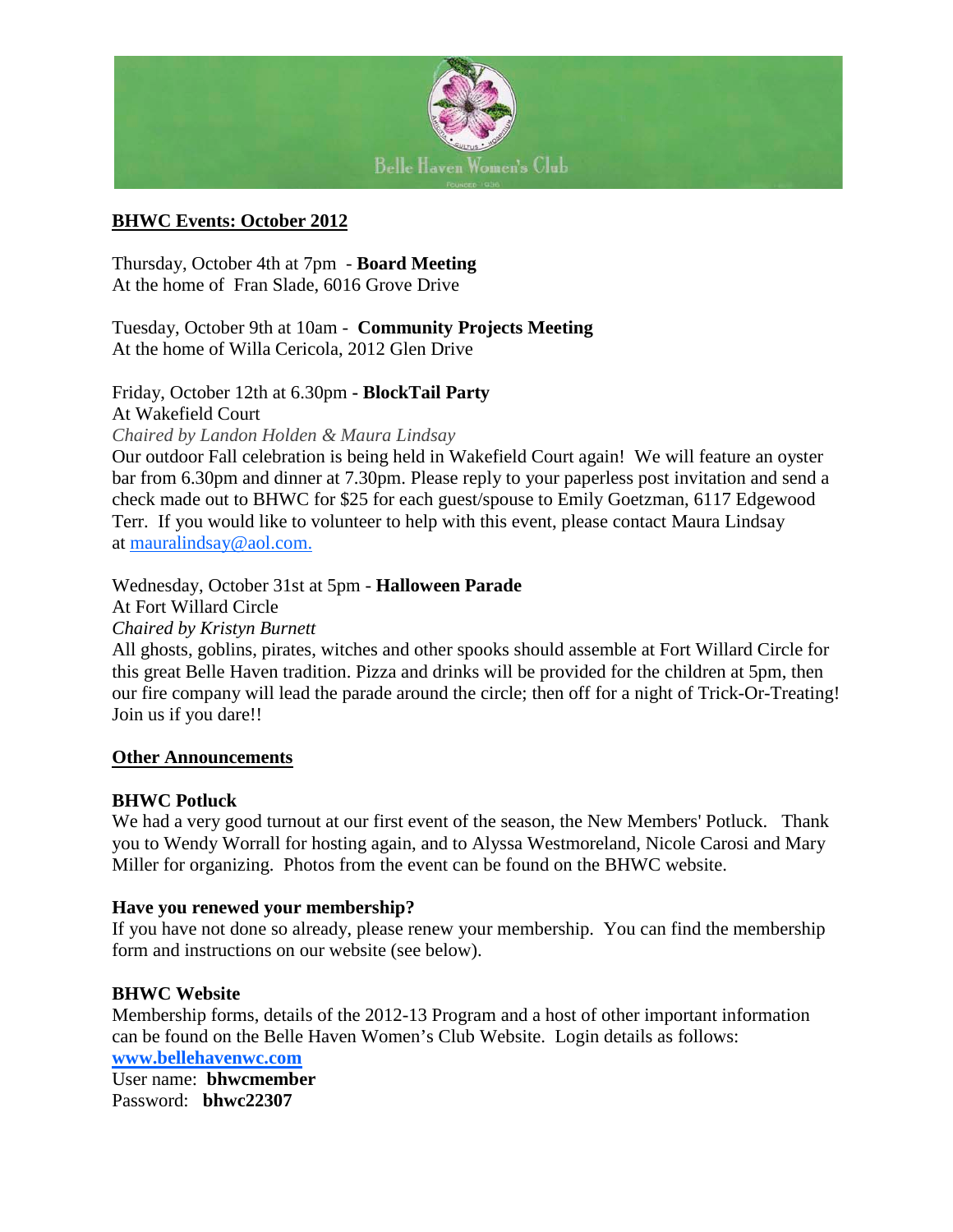

# **BHWC Events: November 2012**

Thursday, November 15th at 9am **- General Meeting - BHWC Helping Others**

At the home of Diane Brumbaugh, 1915 Windsor Road

*Chaired by Community Projects*

This month we are asking the BHWC community to help prepare a meal for delivery to a local shelter for the homeless. Please sign up below to donate sandwich fixings and come along at 9am to Diane Brumbaugh's house to help assemble. Neighborhood children will be making and donating cookies. We are also looking for drivers to transport the lunches to the shelter by 11am. This is a great opportunity to connect with neighbors while helping others.

Please sign up here - <http://www.signupgenius.com/go/60B0C48A5AE2CAA8-bhwc>- or contact Barbara Quarmby at [bhquarmby@aol.com.](mailto:bhquarmby)

#### **Other Announcements**

#### **Halloween Parade**

Three fire trucks, 350 slices of pizza and countless ghosts and witches were at the annual Halloween Parade last night! Thank you to Kristyn Burnett for putting it all together.

#### **BHWC BlockTail**

It was a good turnout on a brisk Fall evening as we gathered for the annual BlockTail party on October 12th. Many thanks to all that made it possible, including chairs, Maura Lindsay & Landon Holden, all the Wakefield Court families, Emily Goetzman (invitations), Tricia Calloway (decorations), Jean McGuinness (check in), Denise Constandy (brownies) and Al Jackson (music). Photos from the event can be found on the BHWC website. Our thanks go to Angela Anderson for the photography.

#### **BHWC Website**

Membership forms, details of the 2012-13 Program and a host of other important information can be found on the Belle Haven Women's Club Website. Login details as follows:

**[www.bellehavenwc.com](http://www.bellehavenwc.com/)** User name: **bhwcmember** Password: **bhwc22307**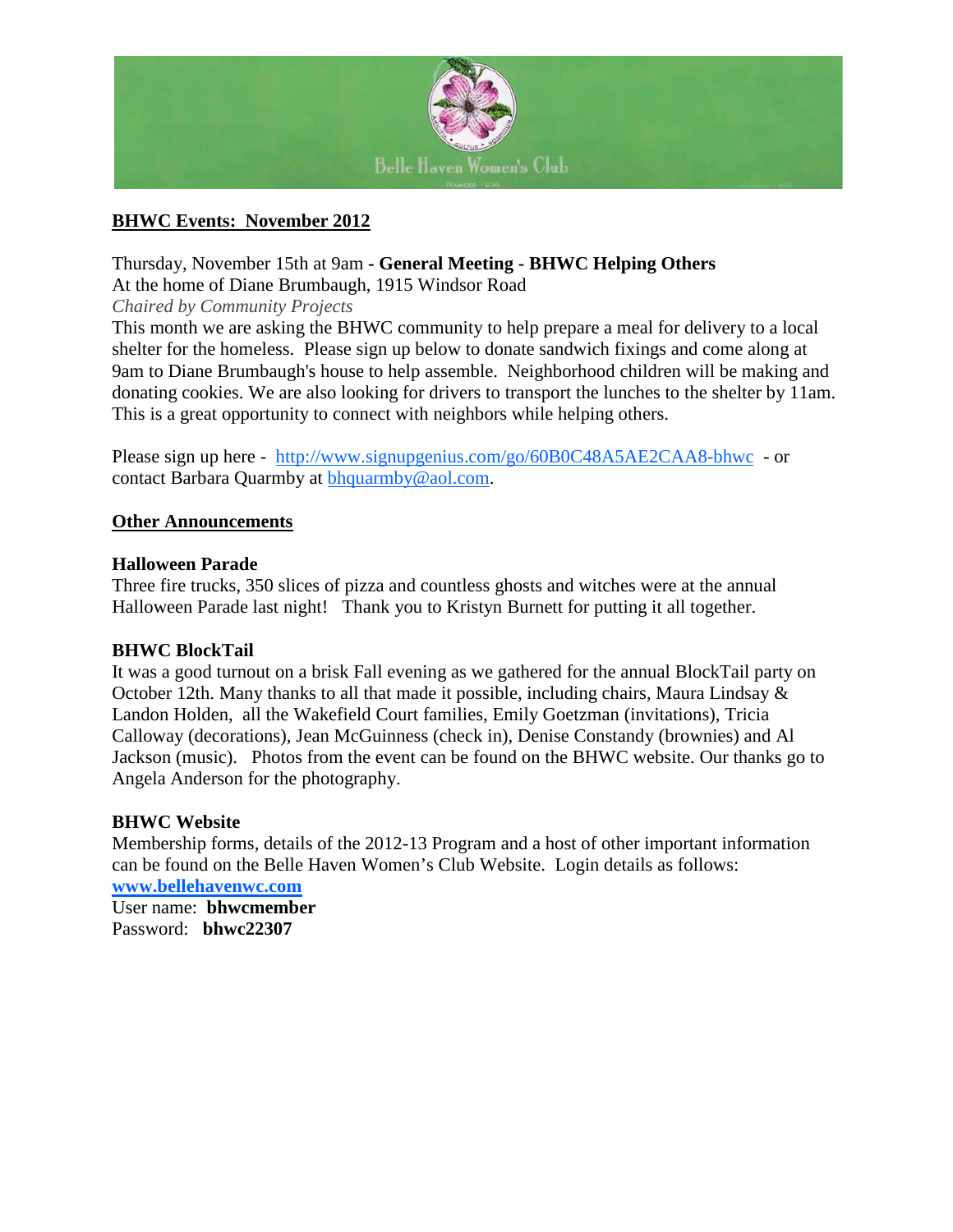

All the information below, and much more can be found on our web site at [www.bellehavenwc.com](http://www.bellehavenwc.com/) User name: bhwcmember Password: bhwc22307

# **BHWC Events: December 2012**

Tuesday December 4th, at 7pm - **Community Projects: Cookie Exchange** At the home of Reae Sargeant, 6107 Woodmont Road

Thursday December 6th, at 7pm - **Board Meeting** At the home of Elizabeth Adler, 2103 Windsor Road

Friday, December 7th at 9:00am **- Christmas Greens Workshop** BHCC Main Clubhouse - Hilliard Room *Chaired by Jan Routh* Fee: \$35.00 Please join us in the Hilliard Room, Lower Level of the BHCC Main Clubhouse for a fun morning of designing and making your own Christmas wreath. The \$35 fee covers the cost of the wreath form and the greenery. Please RSVP to Jan Routh at [jangrouth@gmail.com](mailto:jangrouth@gmail.com) or by phone

at 703-329-8581. Please reserve ASAP - deadline is **this Friday, November 30th**. You must pay in advance. A 24-hour cancellation notice is required. Don't forget to bring your own ribbon for a bow, garden gloves, and clippers.

Tuesday December 11th, at 12 noon - **Community Projects: Holiday Luncheon** At the home of Nancy Urban, 7702 Midday Lane

Saturday, December 15th, 7pm - 11pm **- Annual Holiday Party** At the home of Sarah and John Williamson, 1808 Edgehill Drive *Chaired by Luanne Griffin & Betsy Regnell* Fees: Members \$35 per person/\$70 per couple; Guests & Non-Members \$45 per person/\$90 per couple. Don't miss this annual event - the highlight of the Holiday season! Please respond to your paperless post invitation and send checks (made out to BHWC) to Luanne Griffin, 1806 Edgehill Drive. Reservations only and advance payment required! Don't delay, reserve and pay today!

#### **Other Announcements**

#### **November General Meeting**

Many thanks to the Community Projects group and all our BHWC volunteers who contributed food and sandwich-making wizardry at our November General Meeting. It was amazing how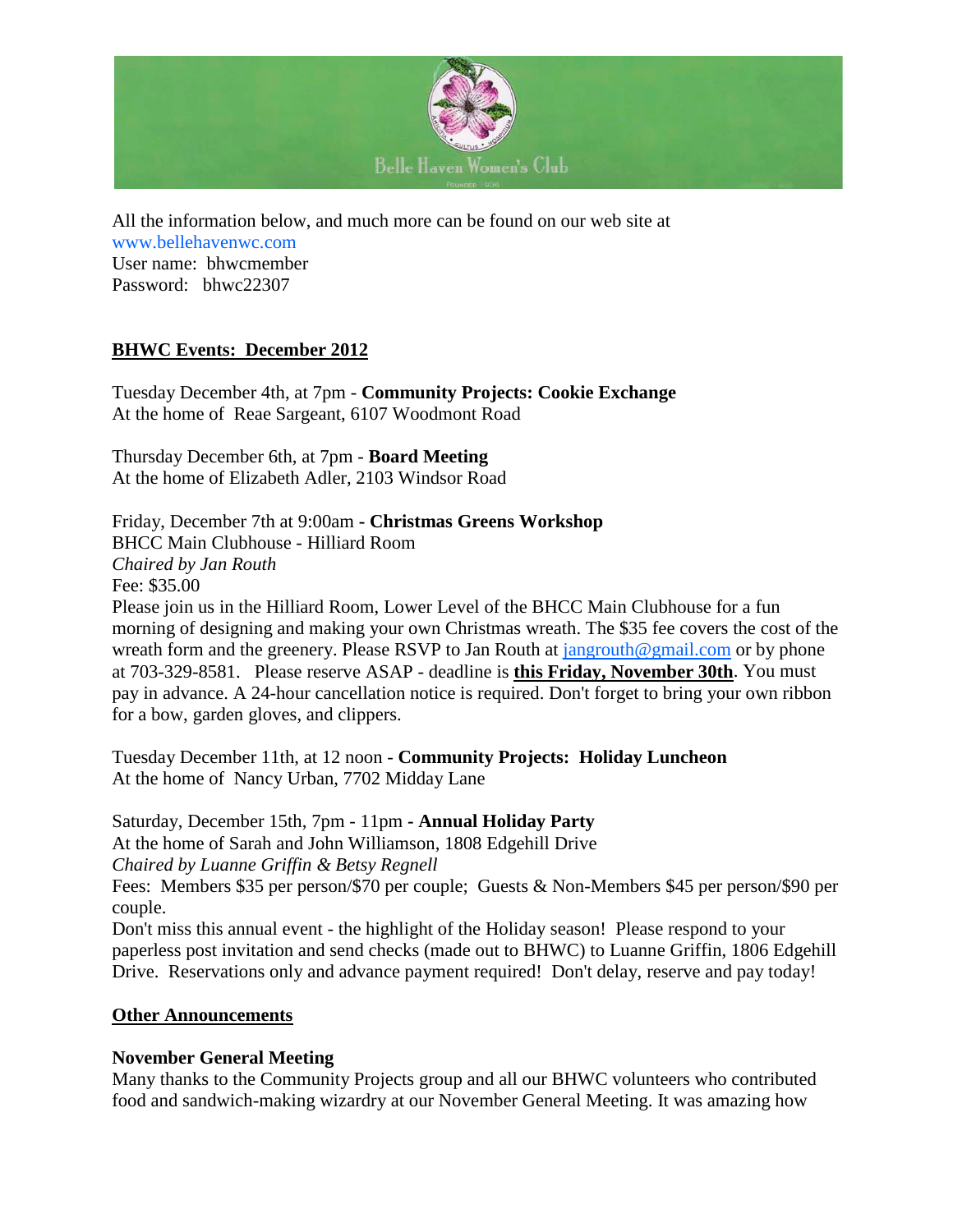

quickly things came together. Special thanks to those who gave extra time to drive and to unload our donations at Rising Hope.

### **An Important Safety Reminder from our President**

I want to ask each and everyone of you to please, please, please pay attention to your speed as you drive in and out of the neighborhood. We are letting ourselves get to excessive speeds on our way out of the neighborhood, in particular. Why is this important? Safety for little children, for one thing. On lower Woodmont Road alone there are six houses where families with small children (babies, toddlers, preschoolers) now live. Just the other day a toddler here on Woodmont wandered out into the street while his mother was getting something out of the car and didn't see him. We all know how quickly things like that can happen.

During this busy time, with children returning home from school, etc. and our "to do" lists running off the page, let's please remind ourselves, our husbands, our children, our nannies, etc. to pay attention to speed. Let's resist the urge to fly down these hills out of the neighborhood.

Sally Murphy BHWC President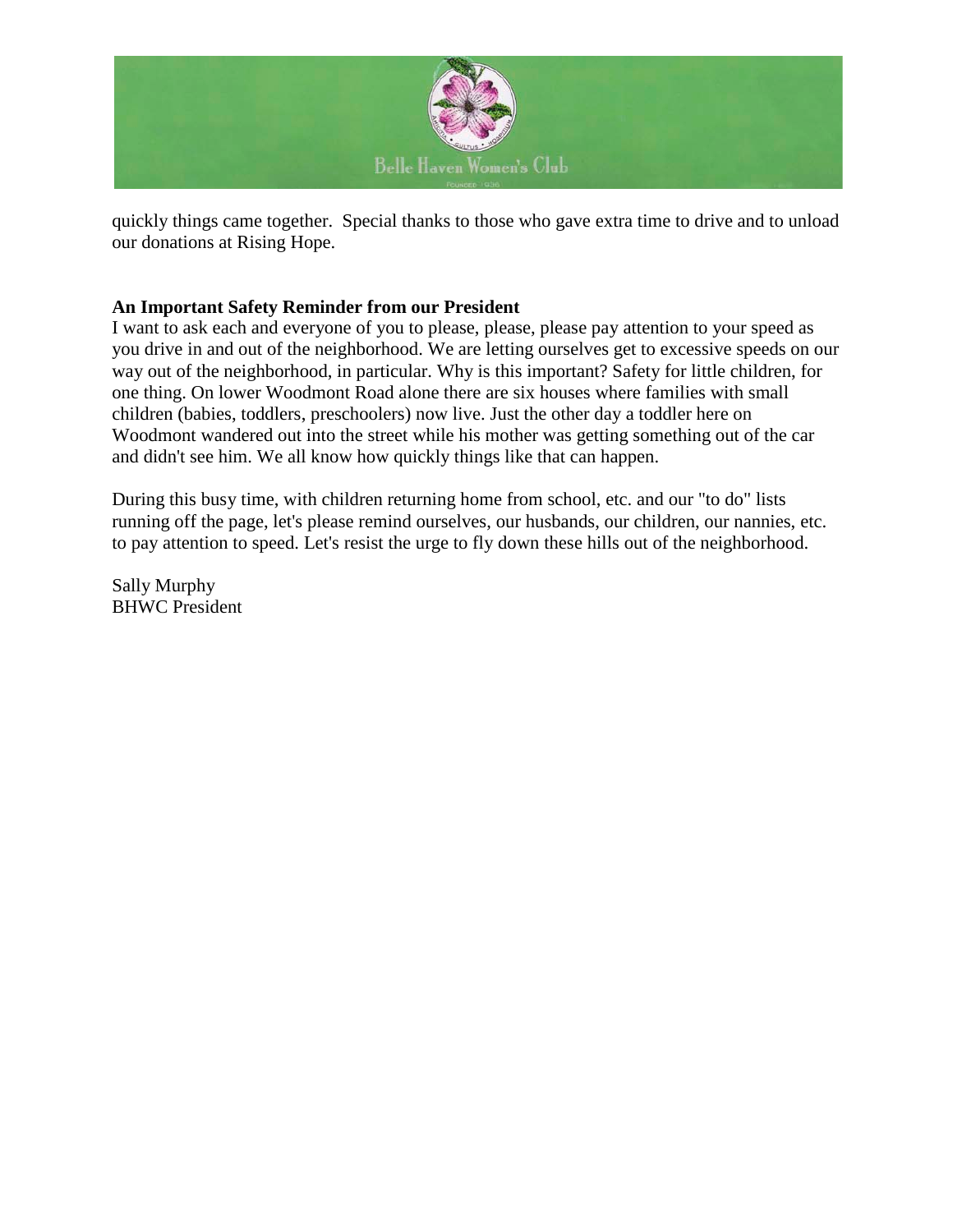

**WEBSITE:** All the information below, and much more, can be found on our web site at

# [www.bellehavenwc.com](http://www.bellehavenwc.com/)

User name: bhwcmember Password: bhwc22307

### **BHWC Events: January 2013**

Thursday January 3rd, at 7pm - **Board Meeting** At the home of Barbara McMurray, 6002 Grove Drive

Tuesday January 8th, at 10am - **Community Projects Meeting** At the home of Molly Singerling, 6108 Woodmont Road

Tuesday January 15th, at 10am\* - **Garden Club Meeting** At the home of Eleni Silverman, 6022 Grove Drive \**Coffee and conversation starts at 9.30 am*

#### **Other Announcements**

#### **Community Projects - Alexandria Animal Shelter Blanket Drive**

For the 8<sup>th</sup> Year, **Blankets for Buddies** is collecting used blankets, towels, sheets, other bedding, and cat or dog toys for donation to the Animal Welfare League of Alexandria. Our drive will go on from now till February 28th. This year, Community Projects is sponsoring this much needed effort.

If you have any clean, old bedding or towels or cat or dog toys you would like to donate, please drop them off in the **Blankets for Buddies** box at either Diane Brumbaugh's home at 1915 Windsor Rd. (the box will be next to the kitchen in between the garage and house) or the Silvermans at 6022 Grove Drive (front porch). You can also call 703 960-1261 or email [eleni1@cox.net](mailto:eleni1@cox.net) and we will pick them up.

These clean used sheets and blankets keep the animals off the cold cement floors at the shelter; and toys and other items are sent home with the cats and dogs when they are adopted. Please help us make the New Year a Happy one for these needy animal buddies.

#### **Wintertini**

The Wintertini will be held on Saturday February 2nd at 7pm, at the home of Neil & Emily Goetzman, 6117 Edgewood Terr *(note new date and venue)*. This event will be chaired by Kara Cosby & Liz Murphy - please contact Kara at **kara.cosby@me.com** or Liz at [tlmmurphy@verizon.net](mailto:tlmmurphy@verizon.net) if you can help.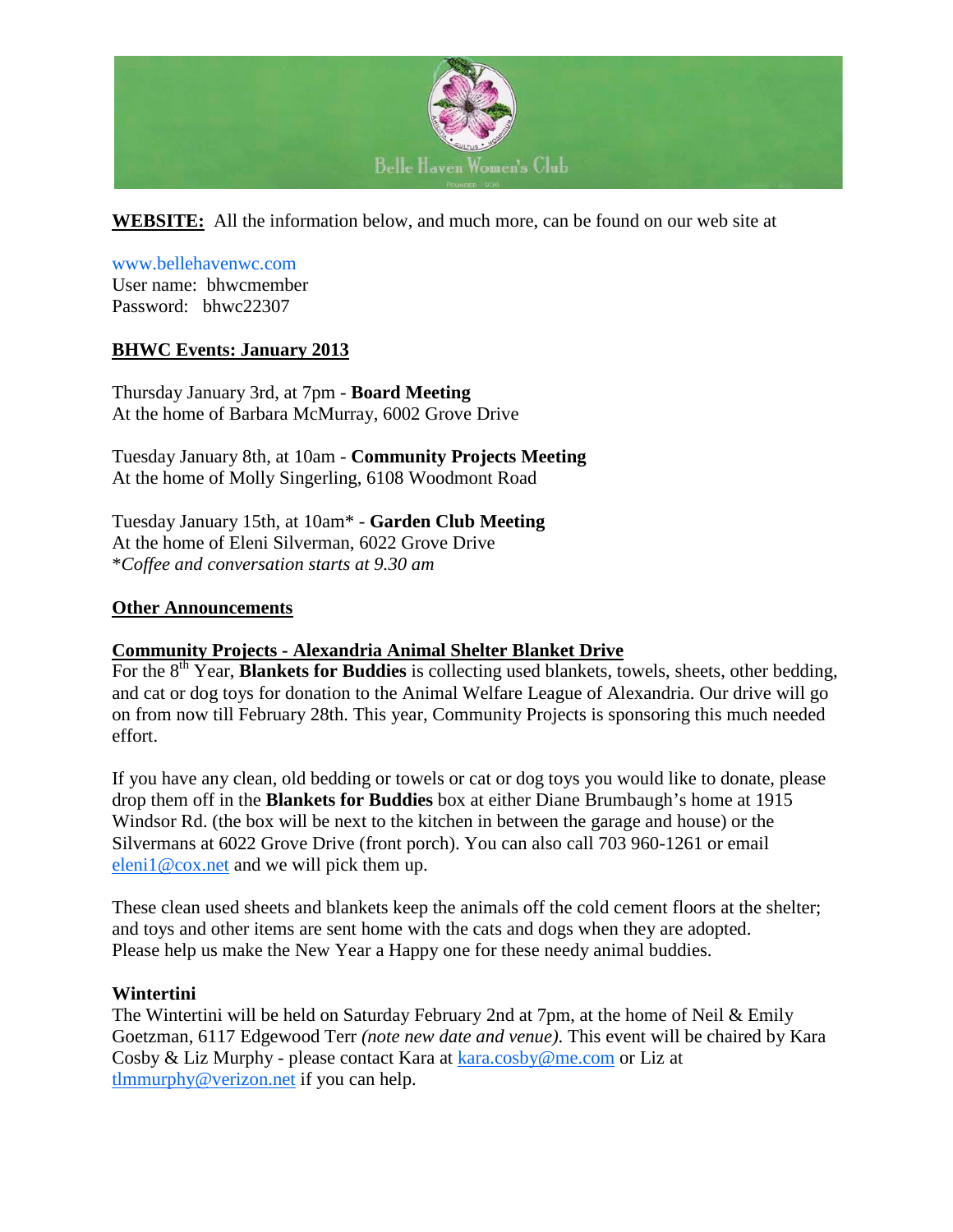

# **Annual Holiday Party**

A fun night was had by all at our Annual Holiday Party on Saturday, December 15th. A big thank you goes to Sarah and John Williamson for hosting the event in their lovely home. Thanks also to Chairs Luanne Griffin and Betsy Regnell and their team of helpers for their superb organization of the event. Photos of the evening (courtesy of Molly Singerling) can be found on our website (see user login information above).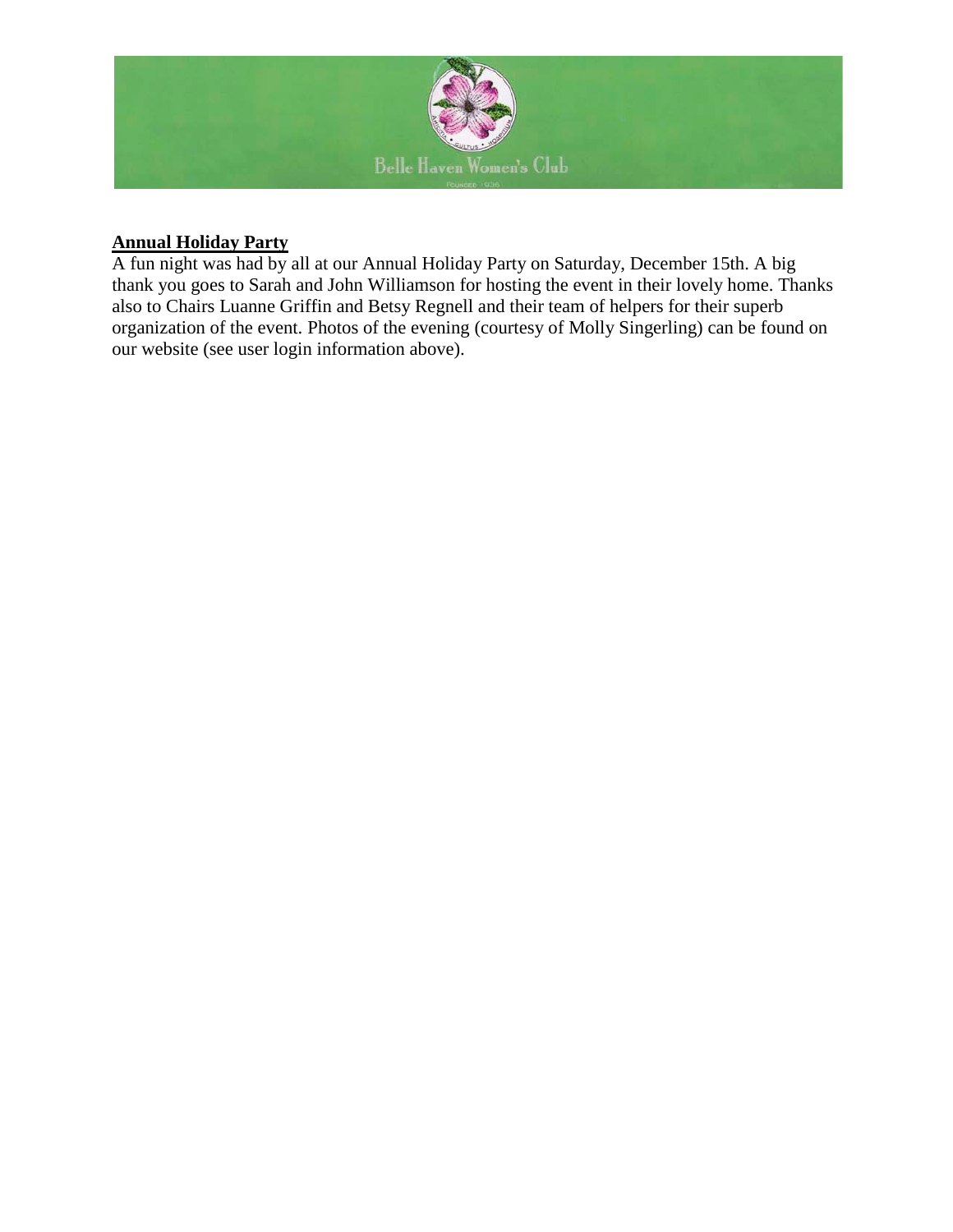

**WEBSITE:** All the information below, and much more, can be found on our web site at

#### [www.bellehavenwc.com](http://www.bellehavenwc.com/)

User name: bhwcmember Password: bhwc22307

### **BHWC Events: February 2013**

Saturday February 2nd at 7pm - **Wintertini**  At the home of Neil & Emily Goetzman, 6117 Edgewood Terr *Chaired by Kara Cosby & Liz Murphy*

Thursday February 7th, at 10am - **Board Meeting** At the home of Vicki Coward, 6109 Edgewood Terr

Tuesday February 12th, at 10am - **Community Projects: Valentine's Meeting** At the home of Pat O'Reagan, 6000 Fort Hunt Road

Saturday, February 16th, at 9:15am. - **Garden Club: Field Trip**  The Garden Club will travel to Merrifield Garden Center, Gainesville for a free Seminar on "Living Fences". Carpool from Eleni Silverman's house. Please email Eleni at [eleni1@cox.net](mailto:eleni1@cox.net) to sign up.

#### **Other Announcements**

#### **Community Projects - Alexandria Animal Shelter Blanket Drive**

Community Projects continues to support **Blankets for Buddies**, by collecting used blankets, towels, sheets, other bedding, and cat or dog toys for donation to the Animal Welfare League of Alexandria. Our drive will go on until February 28th. Please drop donations off in the **Blankets for Buddies** box at either Diane Brumbaugh's home at 1915 Windsor Rd. (the box will be next to the kitchen in between the garage and house) or the Silvermans at 6022 Grove Drive (front porch). You can also call 703 960-1261 or email [eleni1@cox.net](mailto:eleni1@cox.net) and we will pick them up.

Vicki Coward Communications Secretary Belle Haven Women's Club VictoriaACoward@aol.com 703 795 9207 (Cell)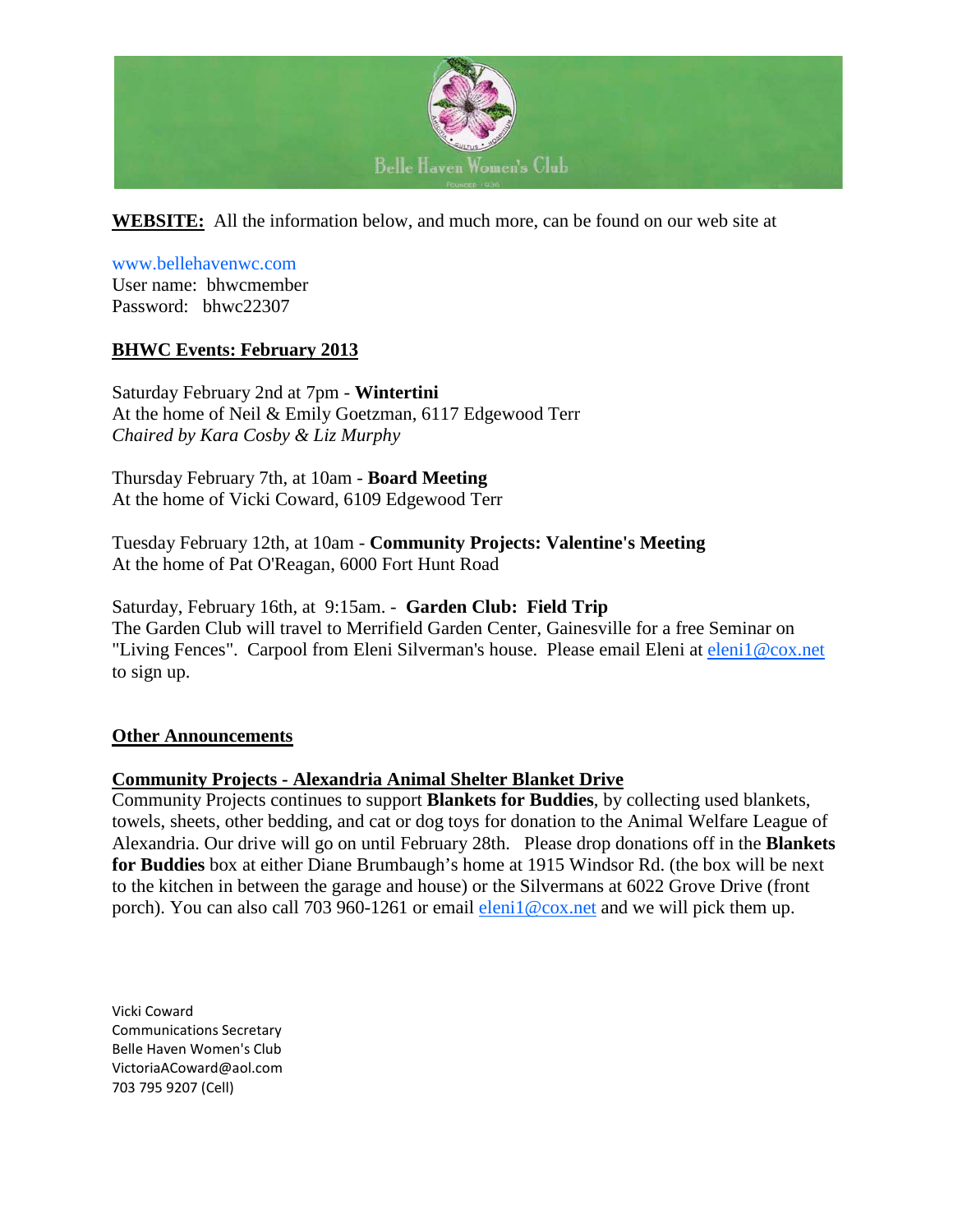

**WEBSITE:** All the information below, and much more, can be found on our web site at

[www.bellehavenwc.com](http://www.bellehavenwc.com/) User name: bhwcmember

Password: bhwc22307

# **BHWC Events: March 2013**

Thursday March 7th, at 7pm - **Board Meeting** At the home of Barbara Quarmby, 6112 Woodmont Road

Saturday March 9th, at 4pm - **St. Patrick's Day Parade** At Fort Willard Circle *Chaired by Tracy Castle & Rachel Talay*

Time for little leprechauns to decorate their bikes, trikes and wagons to parade around Fort Willard Circle! Irish treats for children and adults will be served.

We will also be collecting nonperishable foods for UCM, so please bring your donations with you. Most-needed items are:

Canned food: meat, tuna fish, soup, fruits, vegetables, tomato sauce, baked beans. Boxed food: pasta, rice, cereal, macaroni & cheese, dry milk. Jars: baby food, peanut butter, jelly. Individual servings in boxes: cereal, fruit juice, raisins. Individual servings in pop-top or peel-off cans: meat, applesauce and other fruits. Diapers

Tuesday March 12th, at 10am - **Community Projects Meeting** At the home of Lura Nell Mitchell, 2209 Belle Haven Road

Thursday March 21st, at 10am - **General Meeting** - **Landscape Architecture** At the home of Peggy McLeland, 6201 Foxcroft Road *Sponsored by the Garden Club*

Guy Williams, President of DCA Landscape Architects, an award-winning local landscaping firm, will talk on 'The Experience of Place and the Design Process" and why it is important to create experiences that provide richness and a sense of context to each unique site. His projects range from small scale residential gardens to large-scale commercial projects.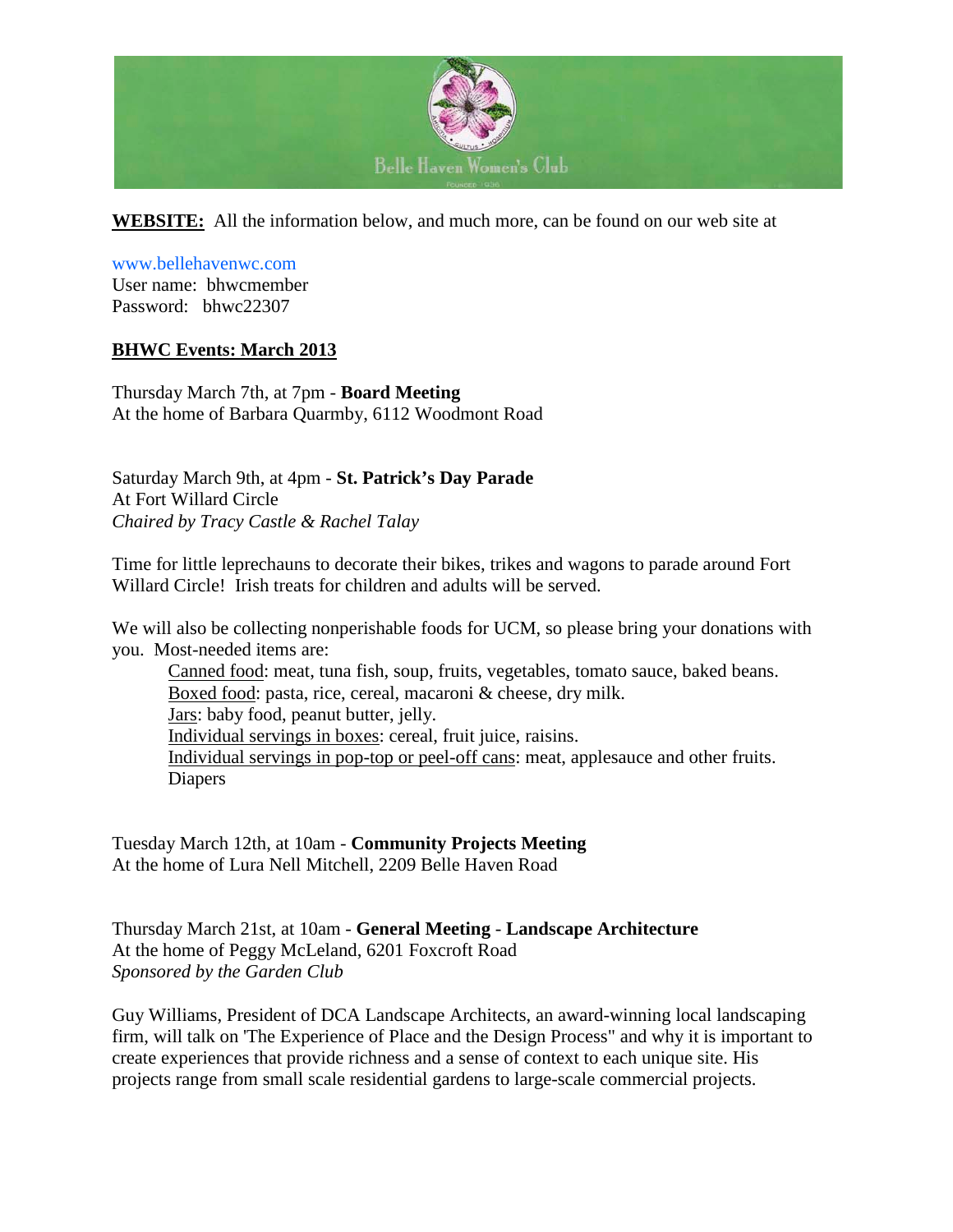

Please contact Eleni Silverman at 703-960-1261 or [eleni1@cox.net](mailto:eleni1@cox.net) to let her know if you plan to attend.

# **Other Announcements**

**Calling All Knitters.** The Community Projects Section has a long tradition of knitting teddy bears and caps for the newborns in our neighborhood. In recent years, knitting volunteers have dwindled. If anyone would be interested in helping to knit (very simple instructions) or would like to learn, please contact Barbara Quarmby at [bhquarmby@aol.com](mailto:bhquarmby@aol.com) or Diane Brumbaugh at [MBrumba@earthlink.net.](mailto:MBrumba@earthlink.net) Children of members are especially welcome. Let's keep this tradition going.

**Wonderful Wintry Wintertini.** The light dusting of snow was the perfect accompaniment to the BHWC's annual Wintertini which was held on Saturday, February 2nd. Thank you to Emily and Neil Goetzman for opening their beautiful home and to Kara Cosby and Liz Murphy for their supreme organization.

Food was provided by our accomplished cooks: Christine Arundel, Denise Constandy, Anne Donohue, Marybeth Dyson, Patti Dyson, Julee Gately, Karen Harriman, Liz Huldin, Denise Jackson, Anne Beverly Jones, Emily Jones, Lisa Lawrence, Barbara McMurray, Gayla Reed, Katy Thorpe, Gabrielle Voorhees and Alyssa Westmoreland

Thanks also to our team of helpers: Virginia Bader, Annetta Beauregard, Karen Billups, Mary Ann Conant, Mary Elizabeth Duke, Catherine Foltz, Susan Hunt, Jennifer Jacobs, Kathy McCarthy, Allison McVay, Reae Sargeant, Kari Shapero, Heather Wanser, and Kristen Williams.

If you have not done so already, please take a look at the photos on our website (details above), courtesy of our photographer, Angela Anderson.

Vicki Coward Communications Secretary Belle Haven Women's Club VictoriaACoward@aol.com 703 795 9207 (Cell)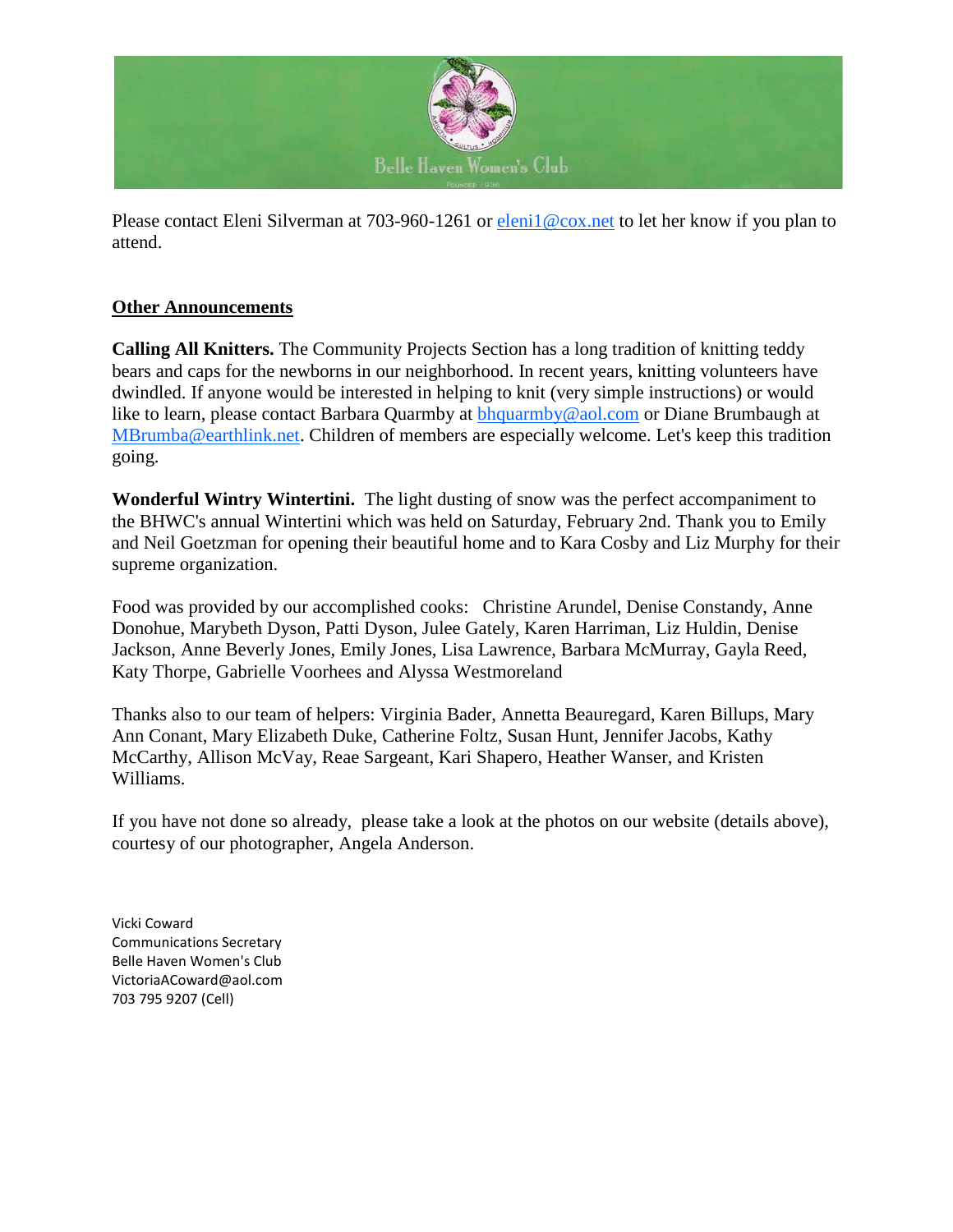

**WEBSITE:** All the information below, and much more, can be found on our web site at [www.bellehavenwc.com](http://www.bellehavenwc.com/) User name: bhwcmember Password: bhwc22307

### **BHWC Events: April 2013**

April 4th, Thursday at 10am - **Board Meeting** At the home of Bethann Horey, 6115 Vernon Terrace

April 18th, Thursday at 7pm - **General Meeting: Cooking Demonstration** At the home of Christine Corcoran Stark, 2221 Windsor Road

April 30th, Tuesday at 10am - **Community Projects Meeting** At the home of Diane Brumbaugh, 1915 Windsor Road

#### **Other Announcements**

**Save the Date - Thursday, May 9th at 7pm.** The Annual Meeting will be held on Thursday May 9th at the home of Stephanie and Larry Stack, 6202 Fort Hunt Road. Please note this is a new date and venue - please disregard the information in the recent BHCA newsletter.

**Great Turnout for Guy's Garden Ideas.** We had a wonderful turnout for our BHWC General Meeting hosted by the Belle Haven Garden Club. Our speaker landscape architect Guy Williams engaged us all with his talk on creating a sense of unique place and time in our gardens — and gave us great ideas on how to improve our own gardens.

Many thanks to Garden Club President Eleni Silverman and President Emeritus Nancy Burns for organizing such a successful event and capturing such a great speaker. Special thanks to Peggy McLeland for so graciously welcoming us to her home, and to Garden Club members Martha Johnston, Virginia Martin, Teddy Marchant, Diane Brumbaugh, Gerry Pratsch, Betty Demarest, Susan Golightly, Dorothea Brueckner, Barbara Quarmby, Nancy Burns, Bettye Goode, and Eleni Silverman for providing us all with a truly delicious feast.

**Cookbooks.** We still have a few copies of the Belle Haven Cookbook - *Behind These Doors, Once More* available at the very reasonable price of \$15 a copy. These make ideal teacher and hostess gifts. To purchase, please contact Betsy Micklem at [emicklem@gmail.com.](mailto:emicklem@gmail.com)

Vicki Coward - Communications Secretary, Belle Haven Women's Club VictoriaACoward@aol.com 703 795 9207 (Cell)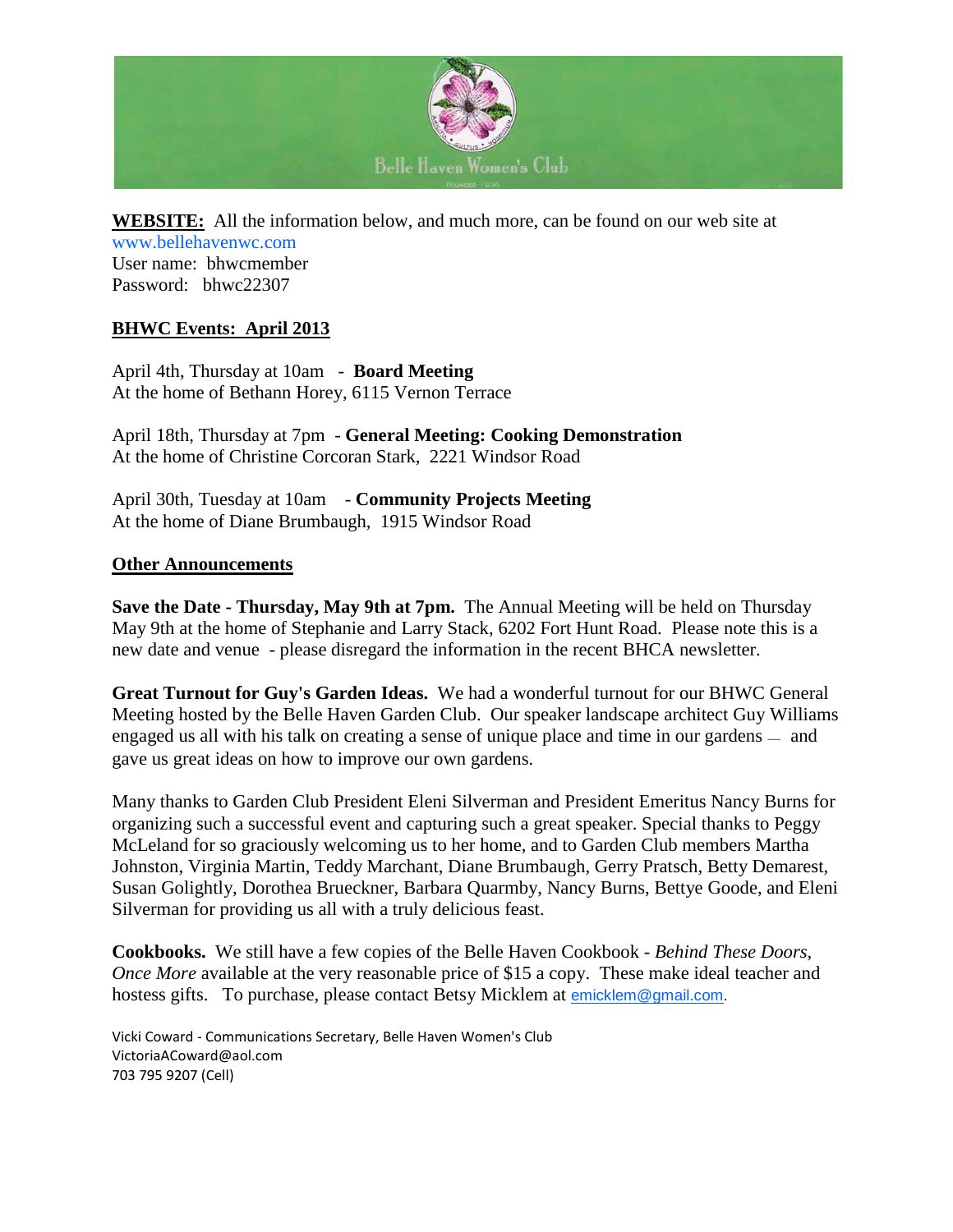

**WEBSITE:** All the information below, and much more, can be found on our web site at [www.bellehavenwc.com](http://www.bellehavenwc.com/) User name: bhwcmember Password: bhwc22307

# **BHWC Events: May 2013**

May 2nd, Thursday at 10am - **Board Meeting** At the home of Gerry Pratsch, 6220 Tally Ho Lane

May 9th, Thursday at 7pm - **Annual General Meeting** At the home of Stephanie & Larry Stack, 6202 Fort Hunt Road

The BHWC Annual General Meeting will this year take the form of a Ladies Garden Party, held at the home of Stephanie Stack on Thursday, May 9th at 7pm. Payment (\$40 members/\$50 guests) is due in advance to Becky Tromblay, 1929 Summit Terrace. Please send your check and respond to your Paperless Post invitation **by tomorrow May 3rd** - we hope you can come! At the meeting, we will be voting on the following proposed slate of officers for 2013/2014:

President - Lura Nell Mitchell Vice-President - Christine Washington Treasurer - Barbara McMurray Communications - Vicki Coward Recording Secretary - Kara Cosby

Also, please bring check books on the night of the event and use the opportunity to purchase cookbooks (delivered to your home) and renew your membership for next year (dues are \$40).

May 14th, Tuesday at 12 noon - **Community Projects: Annual Picnic** At the home of Susan Golightly, 6020 Fort Hunt Road

All BHWC members are invited to join Community Projects for their Annual Picnic.

May 21st, Tuesday at 10am - **Garden Club Meeting** At the home of Fran Rice, 6206 Arkendale Road

Ken Meier, a local orchid expert and grower, will talk to us about how to grow those lovely orchids we buy on impulse at the garden center or grocery store!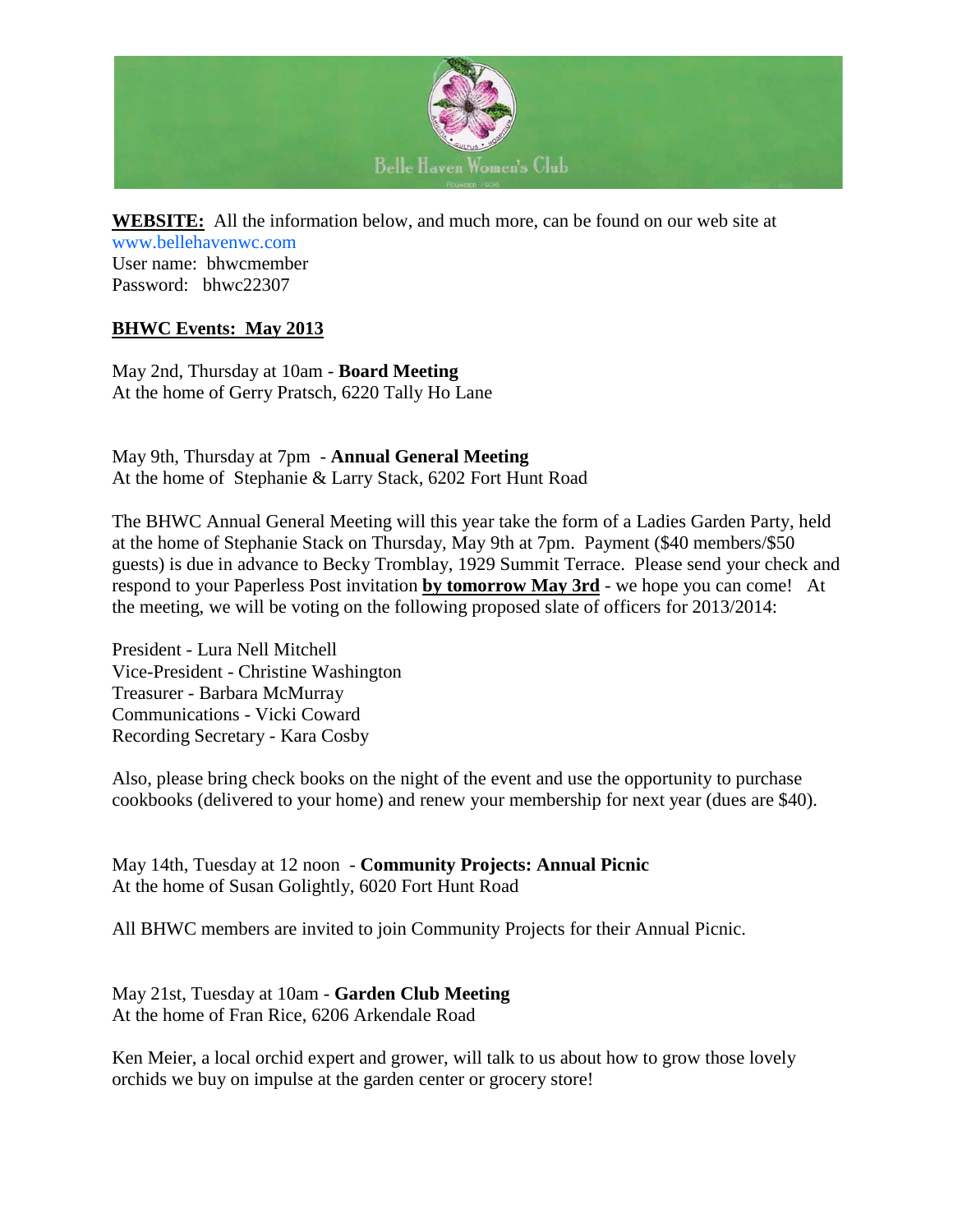

#### **Other Announcements**

**Cooking Demonstration - Salmon Delicieux!** Christine Corcoran Stark and her good friend, Jim Bethel, put on a splendid display of expert culinary skills at the "Salmon Three Ways" cooking demo held at Christine's lovely home on April 18th. Christine and Jim, friends since their Culinary Institute of America days, took our group of twenty BHWC members through a step-by-step process for making three salmon dishes: salmon tartare, salmon en papillote, and salmon on the grill.

Not only was their presentation easy to follow and informative, but Christine had also provided handouts for the attendees to take home with the relevant recipes as well as a tutorial on knife cuts to follow-up on the instruction delivered in person that evening. Once the demonstration portion concluded, the tasting of portions began in earnest along with wines carefully selected by Jim to go with the salmon dishes served. Raves were heard around the dining table and beyond. Delicious! Our warmest thank you to Christine for opening her home for this event and all the planning and preparation that she and Jim did to make this evening a tasty and educational success. As you can see from the photos on our Website (for which many thanks to Angela Anderson), it was lots of fun, too!

**Membership for 2013-14.** Why not get ahead? Membership forms for next year will be available for completion at the AGM - please don't forget to bring your check books.

**Cookbooks.** Also please bring along your check books to the Annual General Meeting to purchase copies of our Belle Haven Cookbook - *Behind These Doors, Once More* at the very reasonable price of \$15 a copy. Copies will be delivered to purchasers after the event.

Vicki Coward - Communications Secretary, Belle Haven Women's Club VictoriaACoward@aol.com 703 795 9207 (Cell)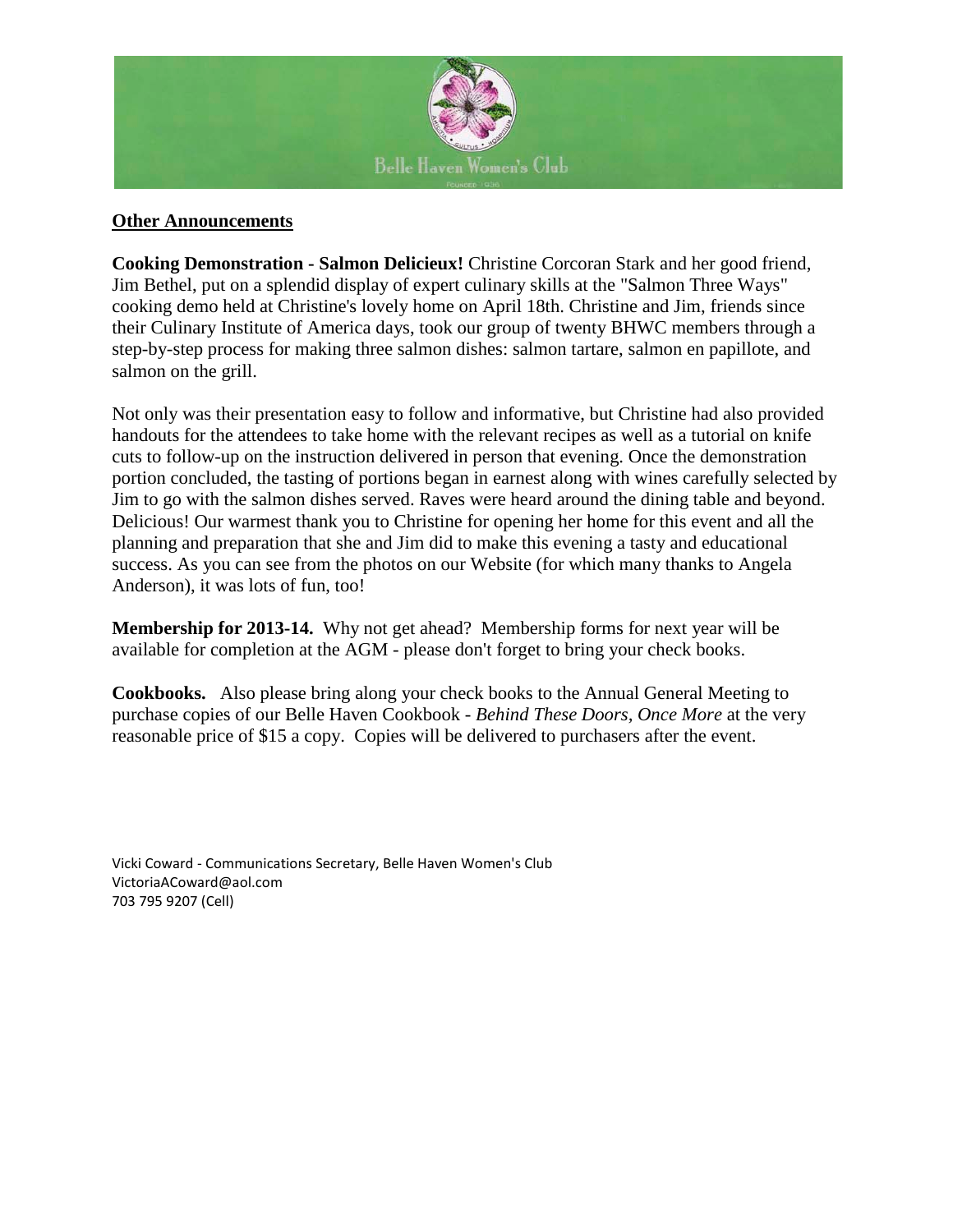

**WEBSITE:** All the information below, and much more, can be found on our website at

[www.bellehavenwc.com](http://www.bellehavenwc.com/) User name: bhwcmember Password: bhwc22307

# **BHWC Events: June 2013**

June 6th, Thursday at 7pm - **Final Board Meeting - Old & New** At the home of Sally Murphy, 6041 Woodmont Road

June 18th, Tuesday at 10am - **Garden Club Meeting** At the U.S. Botanic Gardens on the Mall

The Belle Haven Garden Club has arranged a tour on **Tuesday, June 18th** of the National Garden at the U.S. Botanic Gardens on the Mall - this is open to all BHWC members. If you would like to participate in the Tour and lunch afterward—please contact Eleni Silverman, President Belle Haven Garden Club at 703-960-1261 or email at [eleni1@cox.net.](mailto:mailto:eleni1@cox.net)

#### **Other Announcements**

**Annual General Meeting Ladies Garden Party.** Interludes of spring showers could not dampen the delightful evening spent in the lovely garden and home of Stephanie Stack at the May 9 event. Some fifty-plus BHWC ladies gathered to enjoy white wine, prosecco and delicious garden party hors d'oeuvres and also to approve the slate of officers for the coming year. We would like to thank Stephanie for her incredible hospitality and Sally Murphy and her crew of wonderful helpers that each played a part in making this event a success: Denise Constandy, Liz Huldin, Susan Hunt, Susan Golightly, Lucy Lamb, Kathy McCarthy, Barbara McMurray, Becky Tromblay, and an extra thanks to Karen Harriman for the beautiful flower arrangements she put together for the event. Thanks to Angela Anderson for recording this event in photographs, which can be viewed on the Photos page of the website.

**Officers for 2013-14.** We are pleased to announce the election of the following officers for 2013-14:

President - Lura Nell Mitchell Vice-President - Christine Washington